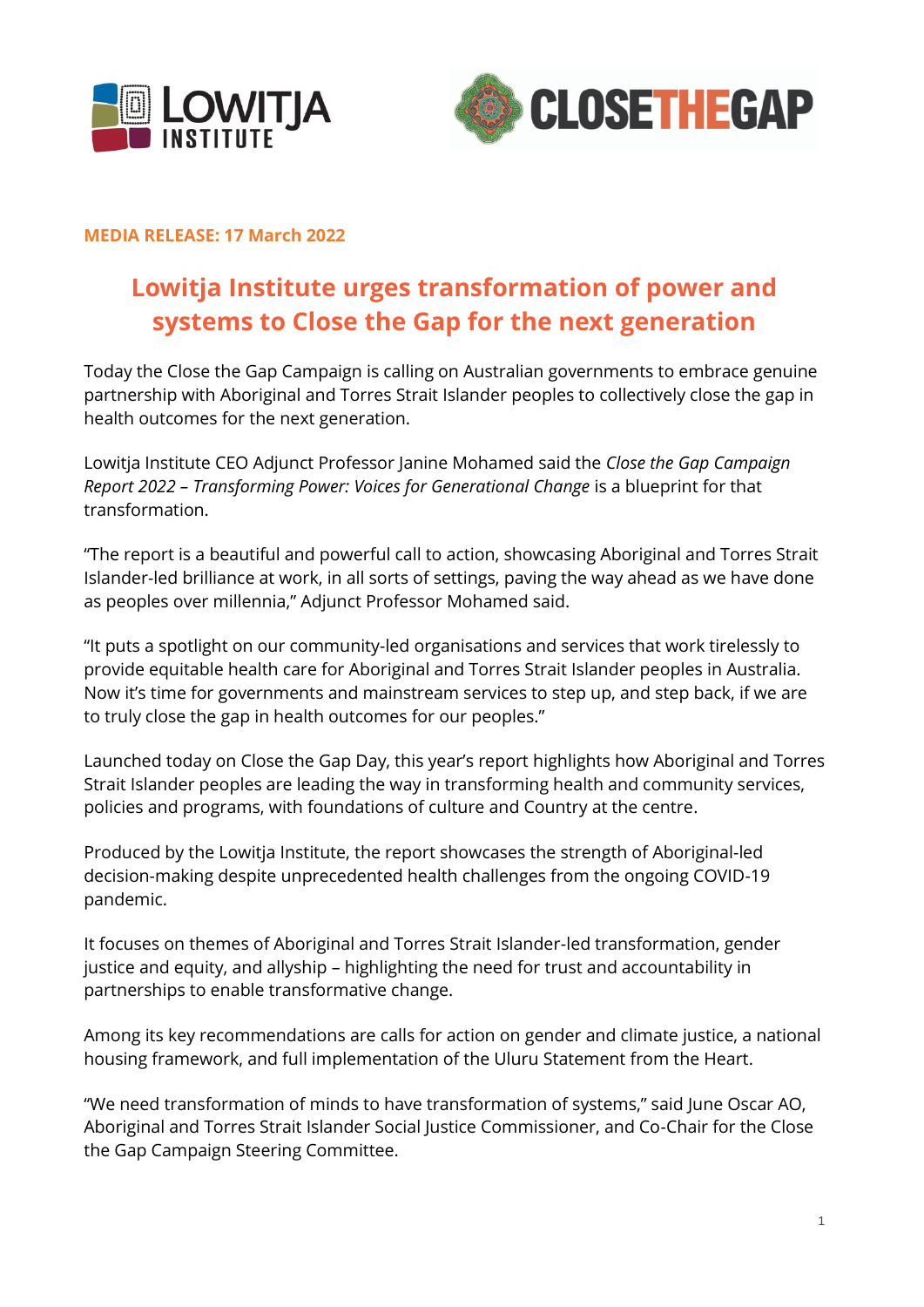



"It's time to recognise a need for large-scale systemic reform and a paradigm shift in policy design and delivery if we want to improve outcomes in health and wellbeing for Aboriginal and Torres Strait Islander peoples," said Close the Gap Campaign Steering Committee Co-Chair and NAATSIHWP CEO, Karl Briscoe.

## **For media queries and/or to arrange an interview with Lowitja Institute CEO, Adjunct Professor Janine Mohamed, please contact Jo Cackett on 0474 727 506.**

See the full report:<www.lowitja.org.au/CTGReport2022>

See the 12 recommendations: See attachment below on page 3.

## **For interviews with Commissioner June Oscar and Mr Karl Briscoe, Co-Chairs for the Close the Gap Campaign Steering Committee, please contact:**

Anusha Miller Australian Human Rights Commission Public Engagement Team Email: [media@humanrights.gov.au](mailto:media@humanrights.gov.au) Phone: 0457 281 897

**For more information go to: [antar.org.au/close-gap](https://antar.org.au/close-gap)**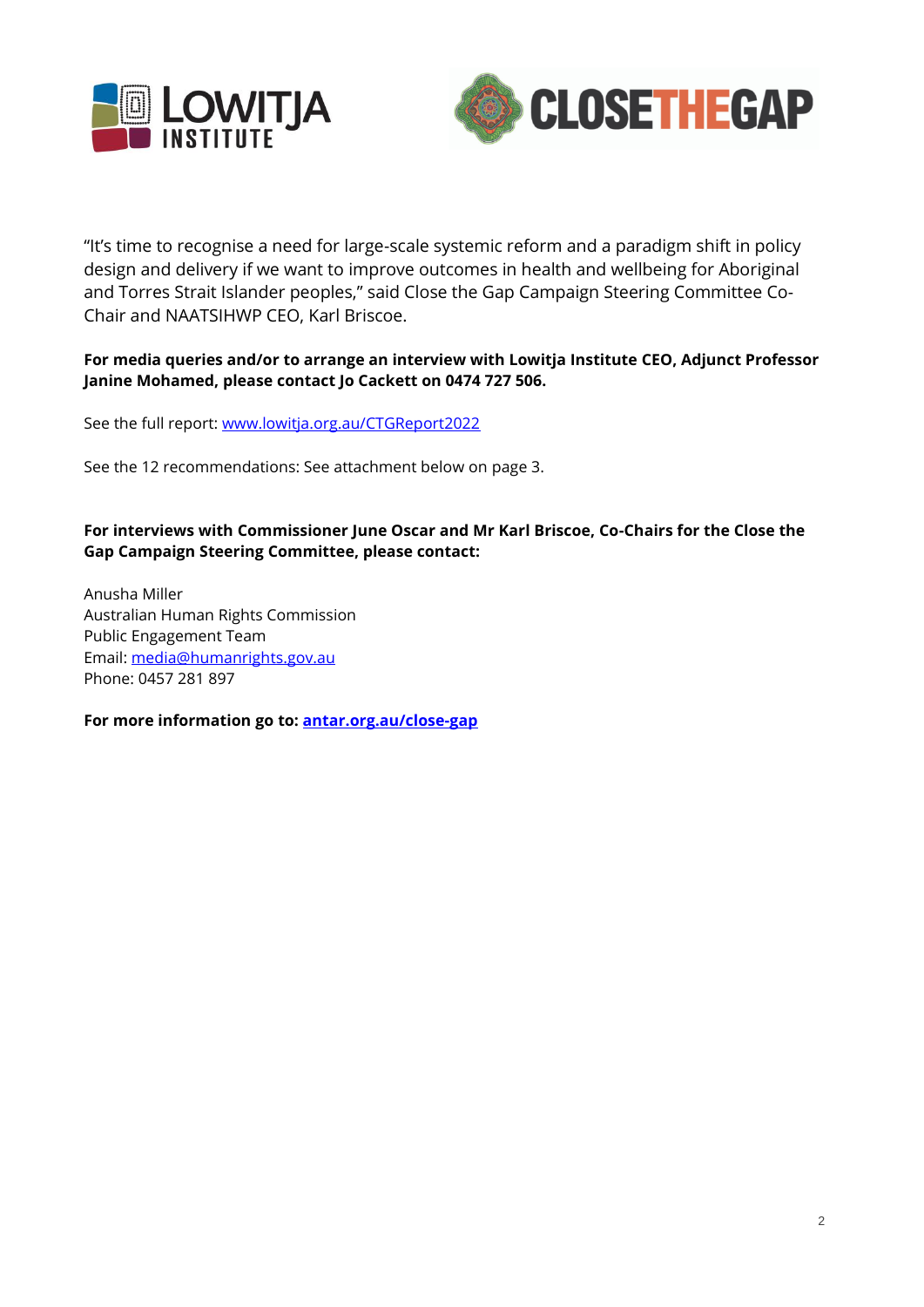



## **Close the Gap Campaign Report 2022 – Recommendations**

## **Structural reform**

#### *We call on governments to:*

- 1. Fully implement the Uluru Statement from the Heart, including a constitutionally enshrined Aboriginal and Torres Strait Islander Voice to Parliament.
- 2. Fully implement the 2020 National Agreement on Closing the Gap, the National Aboriginal and Torres Strait Islander Health Plan 2021–2031 and other supporting plans, with a commitment to long term (10+ years) needs-based and coordinated cross-sectional funding by federal, state, territory and local governments.
- 3. Invest in Aboriginal and Torres Strait Islander-led data development at the local level and uphold the principles of Data Governance and Sovereignty by following through on commitments to communities and individuals to access place-based data to design community-driven initiatives.
- 4. Develop an Aboriginal and Torres Strait Islander-led research agenda for health and wellbeing, with a particular focus on the impacts of systemic racism in health systems. This should include an investment in knowledge translation and research impact.

## **Innovation driven by cultural intellect and cultural safety**

#### *We call on governments to:*

- 5. Establish and support empowerment and leadership forums for Aboriginal and Torres Strait Islander young peoples at national, state and territory and local levels, to provide them with the opportunity to engage in decision-making processes for policies, programs and services. These forums should privilege and honour the voices of Aboriginal and Torres Strait Islander young peoples and support strengths-based, place-based social and emotional wellbeing initiatives.
- 6. Invest in Aboriginal and Torres Strait Islander workforce development to support the growth of the community controlled sector and community-led service delivery solutions. This will support and strengthen the National Aboriginal and Torres Strait Islander Health Workforce Strategic Framework and Implementation Plan 2021–2031. Support for community-driven, holistic approaches to health and wellbeing policies, programs and services is essential to increase access to health care by Aboriginal and Torres Strait Islander peoples.
- 7. Develop a comprehensive National Action Plan which outlines the full implementation of recommendations from the landmark *Wiyi Yani U Thangani (Women's Voices): Securing Our Rights, Securing Our Future* report. This plan should provide a holistic national framework that identifies and addresses the complex needs and intersectional issues that are specific to Aboriginal and Torres Strait Islander women.